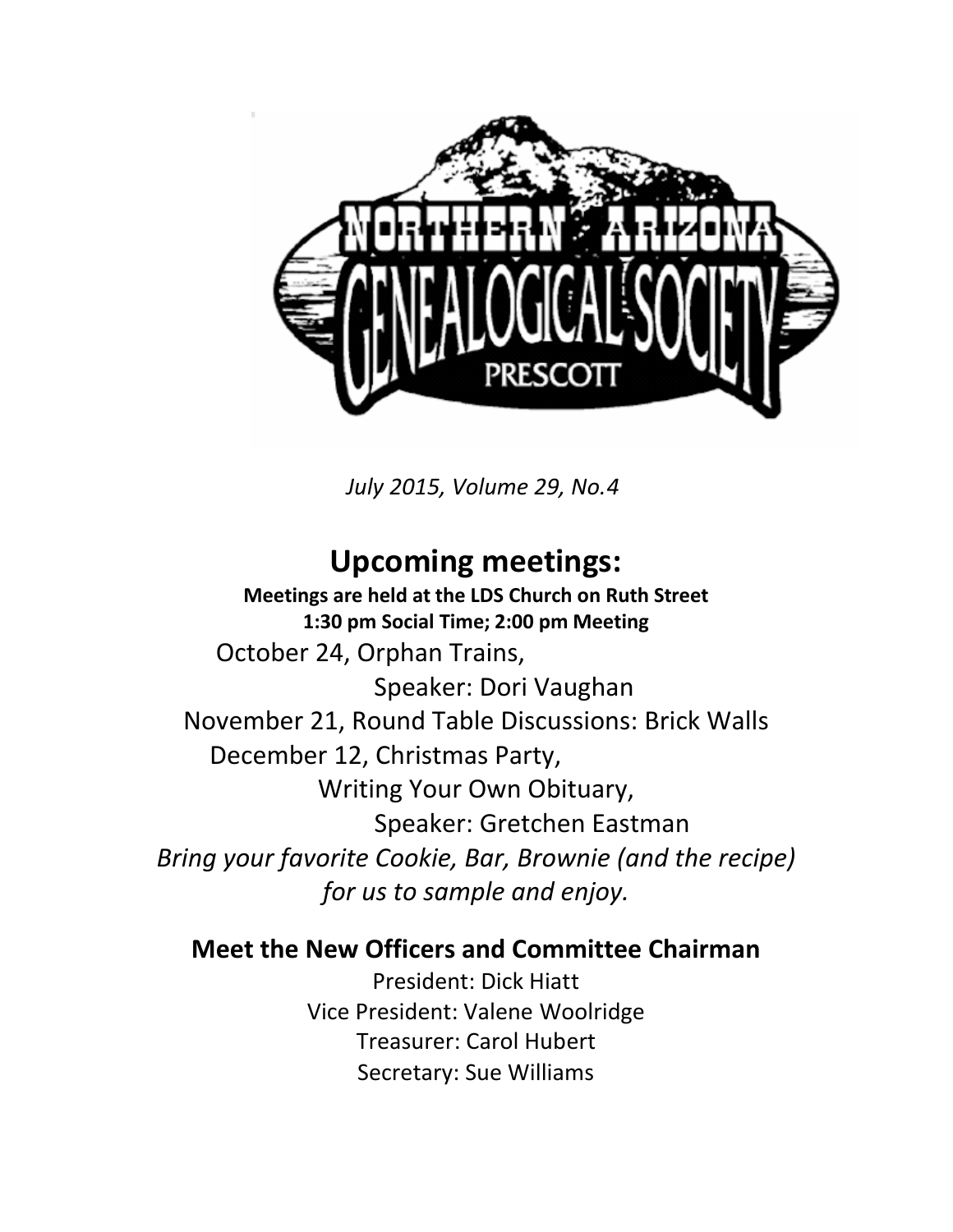# Committee Chairmen:

AzGAB and FGS Rep: Sue Kissel Bulletin: Gretchen Eastman Death & Dispositions: Sue Kissel Facebook Coordinator: Cheryl Moreno Historian: Virginia Grundvig Hospitality: Nancy Nelson Member at Large: Raylene Junkins Membership: Martha Welch FHC Liaison: Kent Evans Library: John Thorne Program Committee: Barbara Wich, Sue Kissel, Marilyn Day Special Projects: Nancy Miller Publicity: Vacant Webpage: Marilyn Day

# **Message from the President: Dick Hiatt**

Autumn has always been my favorite time of year, when the leaves begin to change color. Every year my wife and I head for Sedona and drive 89A up Oak Canyon to Flagstaff, stop for lunch, and then continue on to Hart Prairie on road 151 off of highway 180 just west of the cutoff to the Snow Bowl to see the changing of the leaves. The Quaking Aspen will turn bright yellow and begin to drop their leaves very soon now. The solitude of the forests, the wildlife, and the colors on the slopes of the San Francisco Peaks are just what the soul needs. I hope you can all take time out to enjoy the beauty of nature and relax before the rush of the Thanksgiving and Christmas season is upon us.

The members who helped fill all of the unexpected vacancies on the NAGS board have really helped out. We are all pulling together learning our respective jobs led by our indispensable seasoned veterans. The program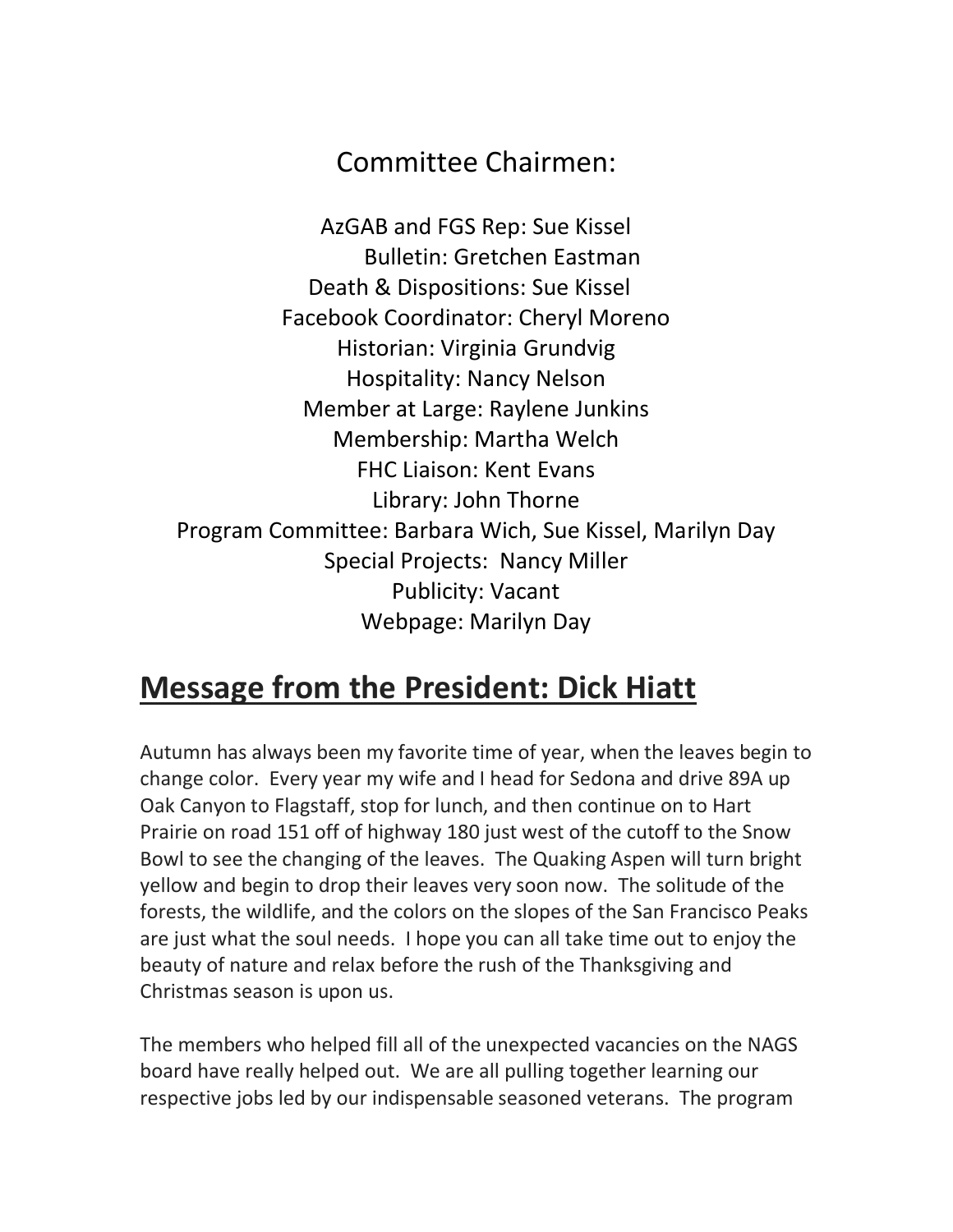committee is planning with all our help an outstanding series of programs for all of us in 2016. We are so fortunate to have Gretchen Eastman as a newsletter editor and we are sure that you will enjoy her first issue.

Having volunteered for many years at the Family History Center, I have enjoyed working with people from beginners to those who taught me a few things in genealogy. I am familiar with and have family trees in familysearch.org, ancestry.com and Legacy and have decided that Legacy 8.0 is my favorite. Whatever software we use, I think we all agree with the importance of attaching sources to our trees that verify the existence of our ancestors. I'm a great believer in using media to bring our ancestors to life. Stories, pictures, sound bites and even short videos will grab the interest of children, grandchildren and their children long after we are gone. It is important to get those stories from our older ancestors while they are still with us. My older relatives are all gone and now it's up to me to research and attach those memories to ancestors. What better way for future generations to get to know their family that they have never met than to see them in a video telling a story from their have much to learn but if I can help you with media please let me know. Let's all have fun learning together.

# **New Officers' Biographies**

*(We will have more biographies next Bulletin)*

## **Dick Hiatt**

I was born in Kent, Washington and spent most of my growing up years in Washington State, working on the Olympic Peninsula at a small country grocery store in the summer. I met my wife Sandra at Central Washington College and we were married after graduation and have two children (girl & boy) who are quite successful, but failed in the grandchildren category! My wife and I love to travel and now have settled down close to home. I have taught high school math, physics, chemistry, and computer science for 21 years in California, mostly in Huntington Beach, and the last 24 years mathematics and computer programming at Embry Riddle Aeronautical University. I was fortunate to work with some of the top high school chess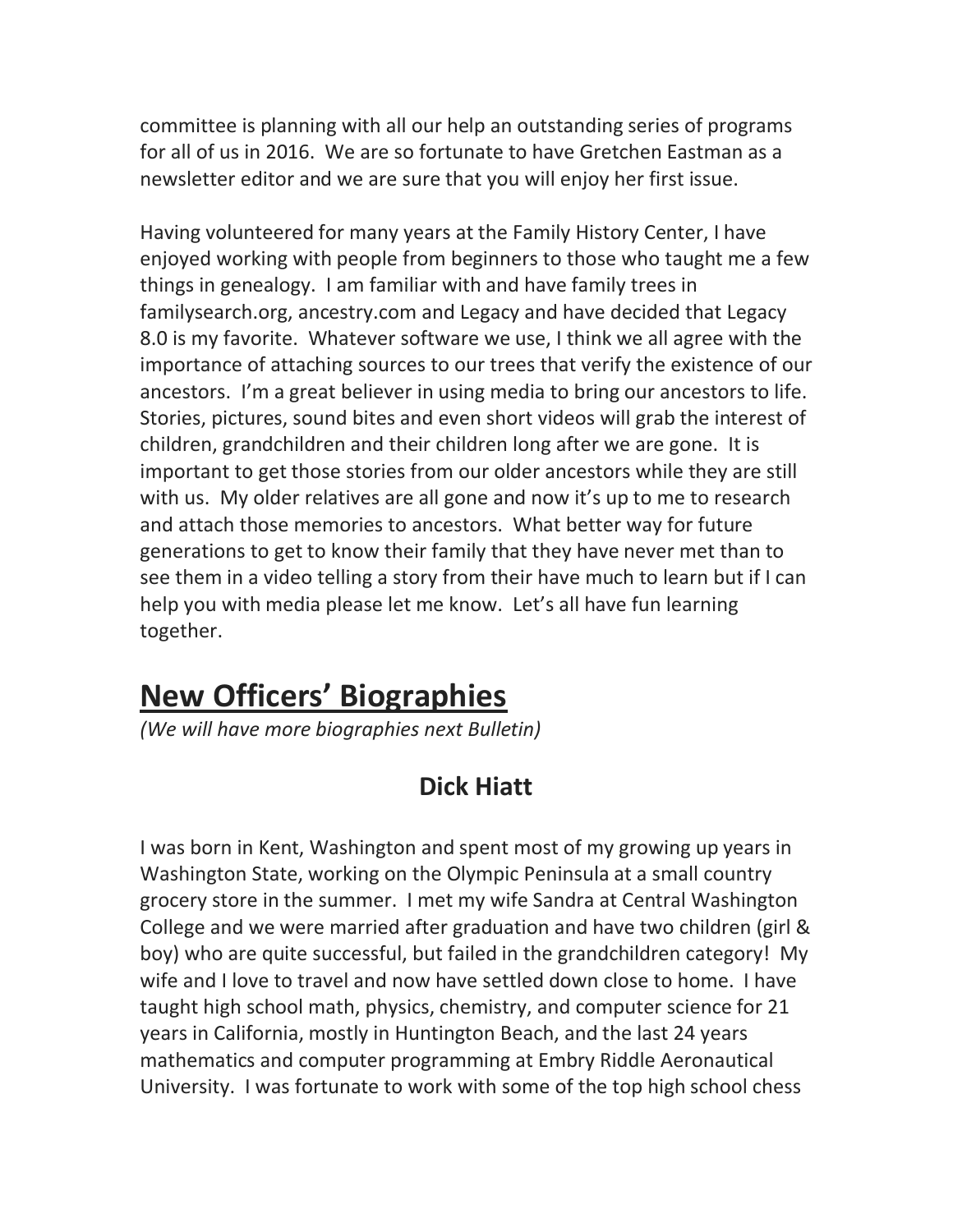players in the nation that dominated competition in the western United States for many years. I have trained retrievers for obedience and field work competition.

History and genealogy are my passion now. My principle research in genealogy has been in Barry County, Missouri; Bucks County, Pennsylvania; and immigration records from Northern Europe. I have volunteered at the Prescott Family History Center for about 7 years. As director of the FHC we paired up with NAGS in conducting some great workshops with attendance around 200. It would be fun to do another one next year. In the talks I have given I always stressed sources that verify the information given about ancestors and making them come alive with stories and pictures.

### **John Thorne**

John Thorne is currently serving as the Library Mentor for NAGS. His background includes degrees in engineering and business, including a Ph.D. in metallurgical engineering. He served as general manager and as technical director of several high-tech titanium foundries. After retirement in 2002 he began pursuit of a "second career" in genealogical research; he wrote and published two hard cover books concerning his Thorne Family History and is presently working on a third volume. His research enabled him to prove lineage to Sons of the American Revolution, including 12 supplemental applications, and he

has served in most officer positions of the local Prescott Chapter. He is a member of the Huguenot Society of Arizona and has served in several officer positions. He also belongs to the First Families of Ohio, having proven direct ancestry to 18 residents of Ohio prior to 1821 including 2 who were resident prior to 1803 when Ohio became a state. His interest in "old world" lineage includes membership in the National Society Dames and Barons of the Magna Charta; he is presently Regent for the Arizona Division. Also, he belongs to the Colonial Order of the Crown. This year his membership application was approved to the Society of Descendants of Lady Godiva, having proved direct lineage for 32 generations back to Godiva, wife of Leofric, Earl of Mercia; according to legend she made her famous ride through Coventry, England as early as 1045. And, John is a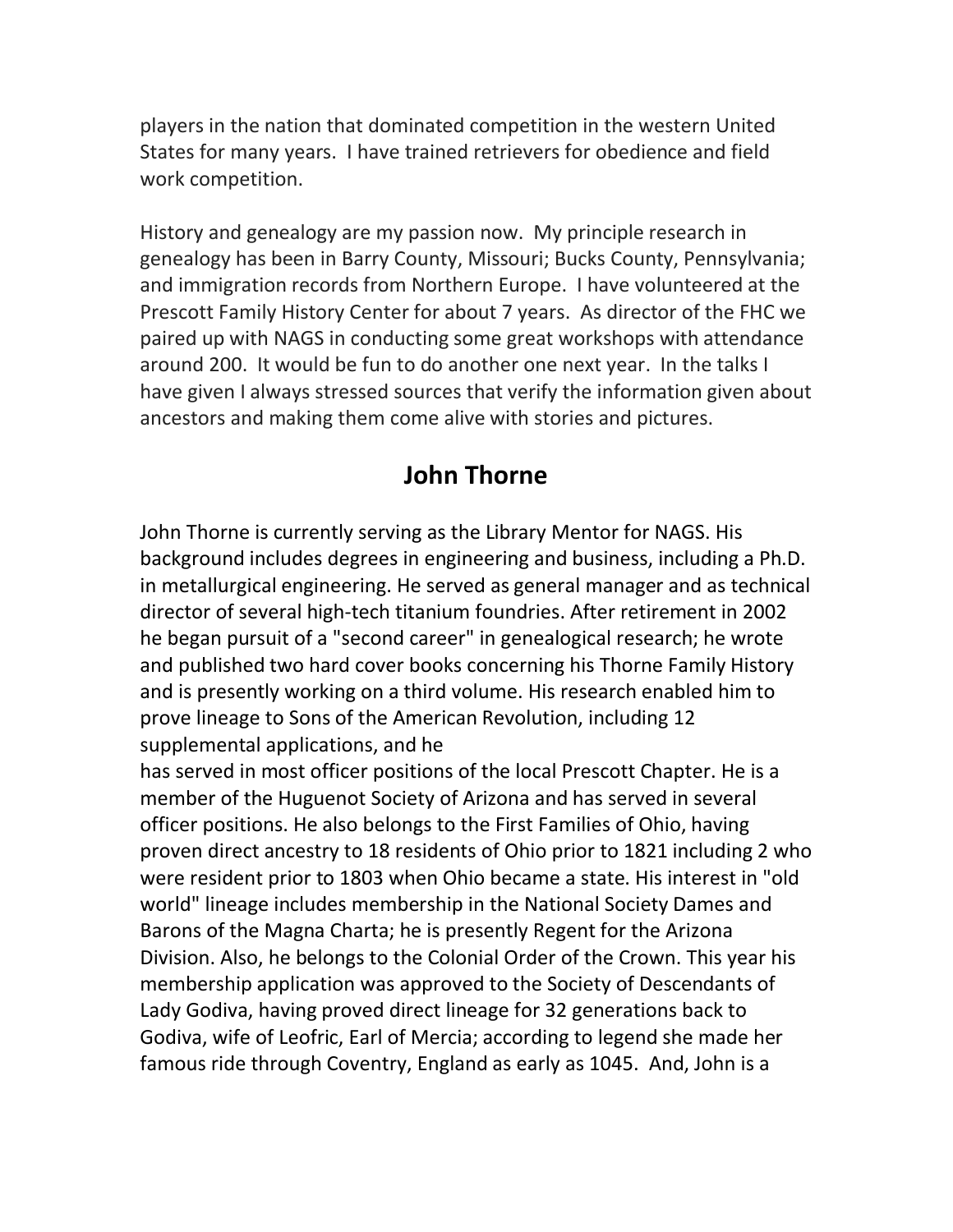proud member of Flagon and Trencher, having proved a direct ancestor of a Colonial Tavern Keeper. Cheers!

## **Gretchen Eastman**

I was born in Winnipeg, Manitoba, Canada. When I was in  $6<sup>th</sup>$  grade my father decided that winters where the temperatures got down to 40 below zero was not good. We moved to Long Beach California, where I attended Junior High, High School and Long Beach State College. In 1964, after College Graduation, I joined American Airlines as a "Stewardess" and retired in 2007. One of the perks of being a Flight Attendant was being able to fly to Washington, DC, Boston, and other places to do Genealogical Research. I married, lived in Irving, Texas and have one daughter and three grandchildren. My first husband passed away in 2002. In 2004, I reconnected with my High School sweetheart, John Eastman and we moved to the Prescott, Arizona area where his children had moved. We married in 2007 at Court House in Prescott. We enjoy camping and Cruising and visiting California where John's brothers live. It is our hope to see more of the United States and Canada in the near future.

My genealogy history began in 1980 when my mother got a letter from a cousin asking questions about our family. I was hooked immediately and took genealogy courses at Southern Methodist University, and volunteered at the Dallas and Irving Public Libraries. I joined the Irving Genealogical Society and served as an officer and wrote their monthly Newsletter. I volunteered at the Irving Public Library teaching internet classes and workshops and with the Dallas Genealogy Society in their speaker's program. I worked in the Genealogy Department one day a week.

In addition to doing the NAGS Bulletin, I volunteer at the Sharlot Hall Museum and Archives. I am presently working on the Women's Territorial Rose Garden, updating biographies and writing new biographies for the Kiosk that will open in the Sharlot Hall Building in January. I am still finding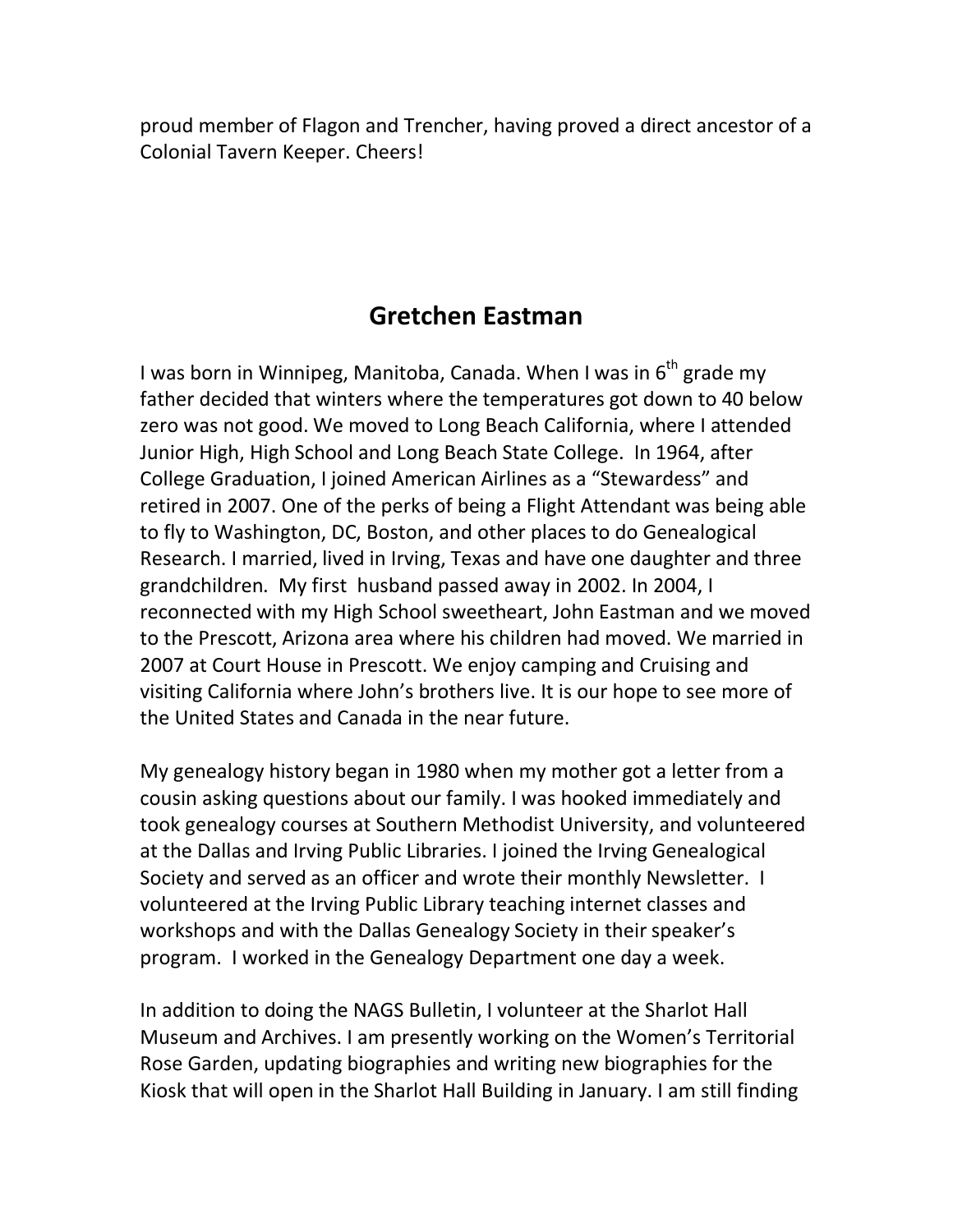new information on my "brick walls," that I finally solved…. all except the Alsip family who sailed from Belfast, Ireland in 1816 and lived in Allegheny Township in Pennsylvania. I have accomplished my goal to get my known family members "across the water."

I look forward to being apart of the NAGS.

### **NAGS is participating in FRY'S Community Rewards Program** By Raylene Morrow Junkins

NAGS has signed up to participate in the Fry's Community Rewards Program, our number is 56216. This is a no cost program to NAGS or yourself as Fry's share part of their profits with non-profit organizations. Approximately .5 to 1% is paid back to our organization. Certain items; gas, prescriptions, alcohol, tobacco, gift cards, stamps, etc. don't qualify to the profit sharing.

If you shop at a Fry's/Kroger etc. store and have a VIP Card it is very simple to sign up.

1. Go to http://www.frysfood.com/. If you don't have a Fry's account select 'register' and follow the instructions for registering.

2. Find the 'Community' tab across the top of the screen and follow the instructions.

You can use the number 56216, or just start typing Northern Arizona Genealogical Society.

If you are already registered for another organization, you can add NAGS and the funds will be split between all organizations selected. This is all you have to do.

Each quarter a check will be sent to NAGS for our share, and it will really add up. So stop right now and sign up.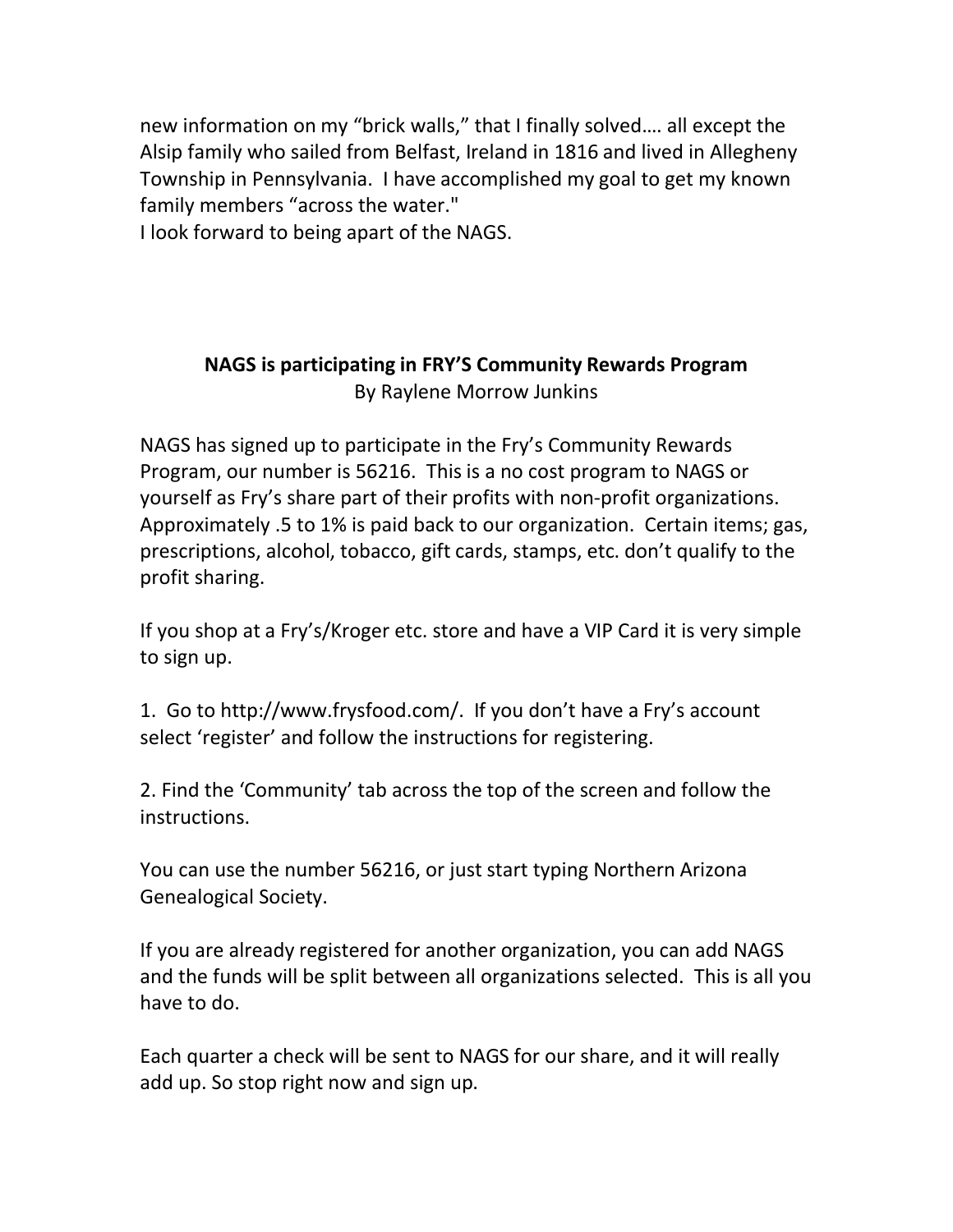All that is required is that once a year on Sept. 1st you must re-register. I even got a reminder when I checked out with my groceries.

Raylene Morrow Junkins rjunkins@cableone.net

#### **Premium Family History Websites**

Premium Family History Websites that are Free at the Family History Center

Did you know that a number of subscriptions family history websites are free to use at the Family History Center, 1001 Ruth St., Prescott, AZ? So why not visit today and check them out. If nothing else give it a test drive before you spend your genealogy dollars subscribing to find it doesn't include what you thought it did.

This is the first of a series of articles I plan to write, sharing some of these great resources.

The First is Ancestry.com (http://www.ancestry.com/). I think you are probably familiar with this mega site, but you may not want to spend \$299.00 or more a year. Why not go to the FHC and do your researching there for free. If you only subscript to the U.S. records and need to check out World records give it a try.

Next, Access Newspaper Archives (http://www.newspaperarchive.com) it is the world's largest online newspaper archive. Search it to find obituaries, birth announcements, sport articles, marriages, comics and more—to fill in the life stories you are interested in. All historical newspapers are full-page and fully searchable.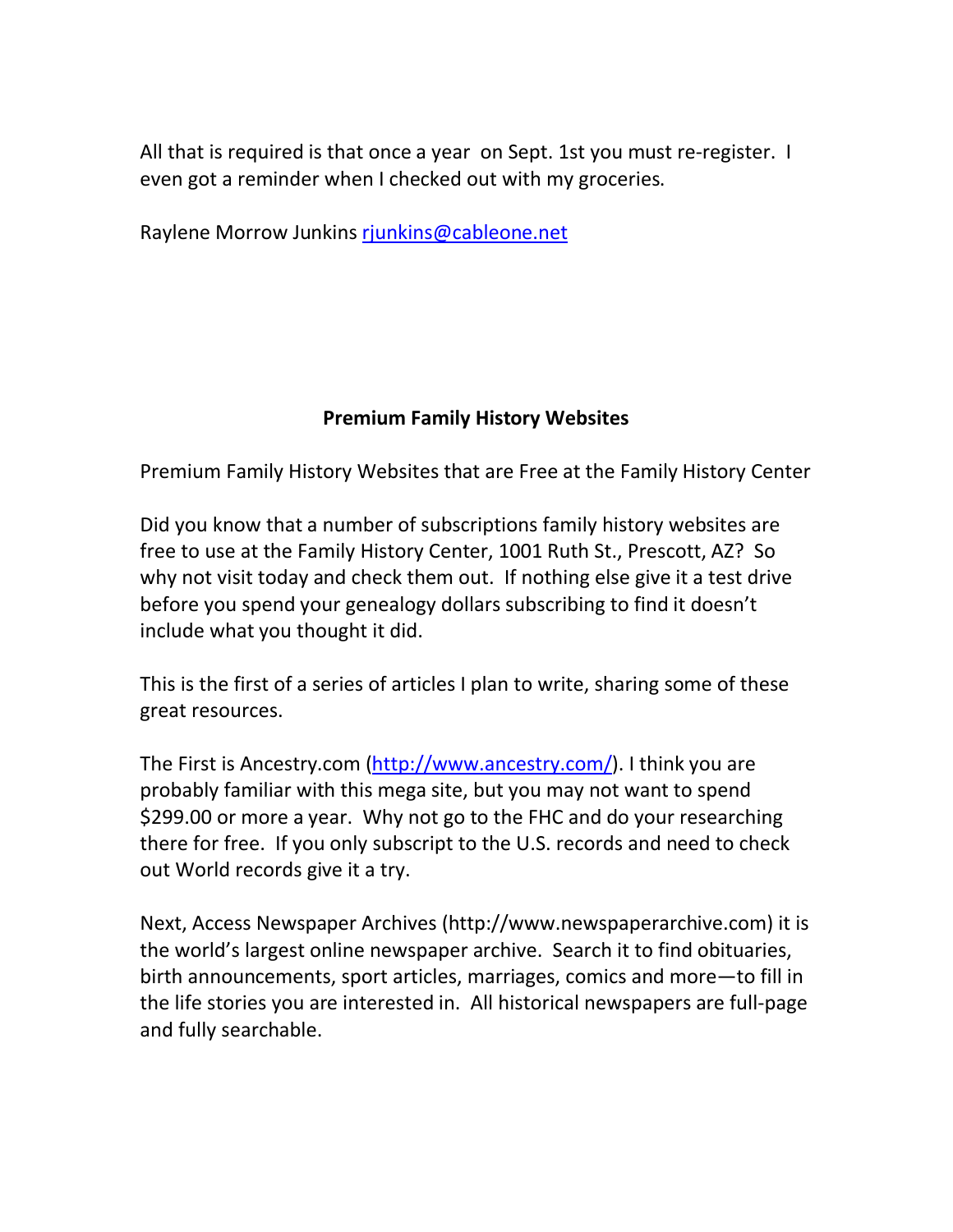Third, Historic Map Works Library

(http://www.proquest.historicmapworks.com/) is one of the most extensive digital map collections available, with over 470,000 highresolution, full color historic and antique maps. It contains a core collection of property and land ownership (plat) maps. This unique content allows genealogists, historians, and academic researchers to track the "residential genealogy" of families and locations.

The FHC hours are Mon. & Wed. 10:00 a.m. to 5:00 p.m. and Tues. & Thurs. 2:00 – 9:00 p.m. and they don't charge for copies.

Raylene Morrow Junkins rjunkins@cableone.net

#### **HAVE YOU TRIED THIS WEBSITE?**

Check it out!

Digital State Archives (http://www.digitalstatearchives.com/). This site has links to all 50 states and a few other places.

State Archives sites tend to be very hard to navigate, and they do a good job of hiding the information they contain. This site helps to eliminate some of the confusion. State Archives don't advertise the wonderful materials they have digitized. Check it out, you never know what you will find.

Premium Family History Websites rjunkins@cableone.net

#### **AncestryDNA Have you been tested?**

AncestryDNA is a cutting edge DNA testing service that utilizes some of the latest autosomal testing technology to revolutionize the way you discover your family history. This service combines advanced DNA science with the world's largest online family history resource to predict your genetic ethnicity and help you find new family connections. It maps ethnicity going back multiple generations and provides insight into such possibilities as: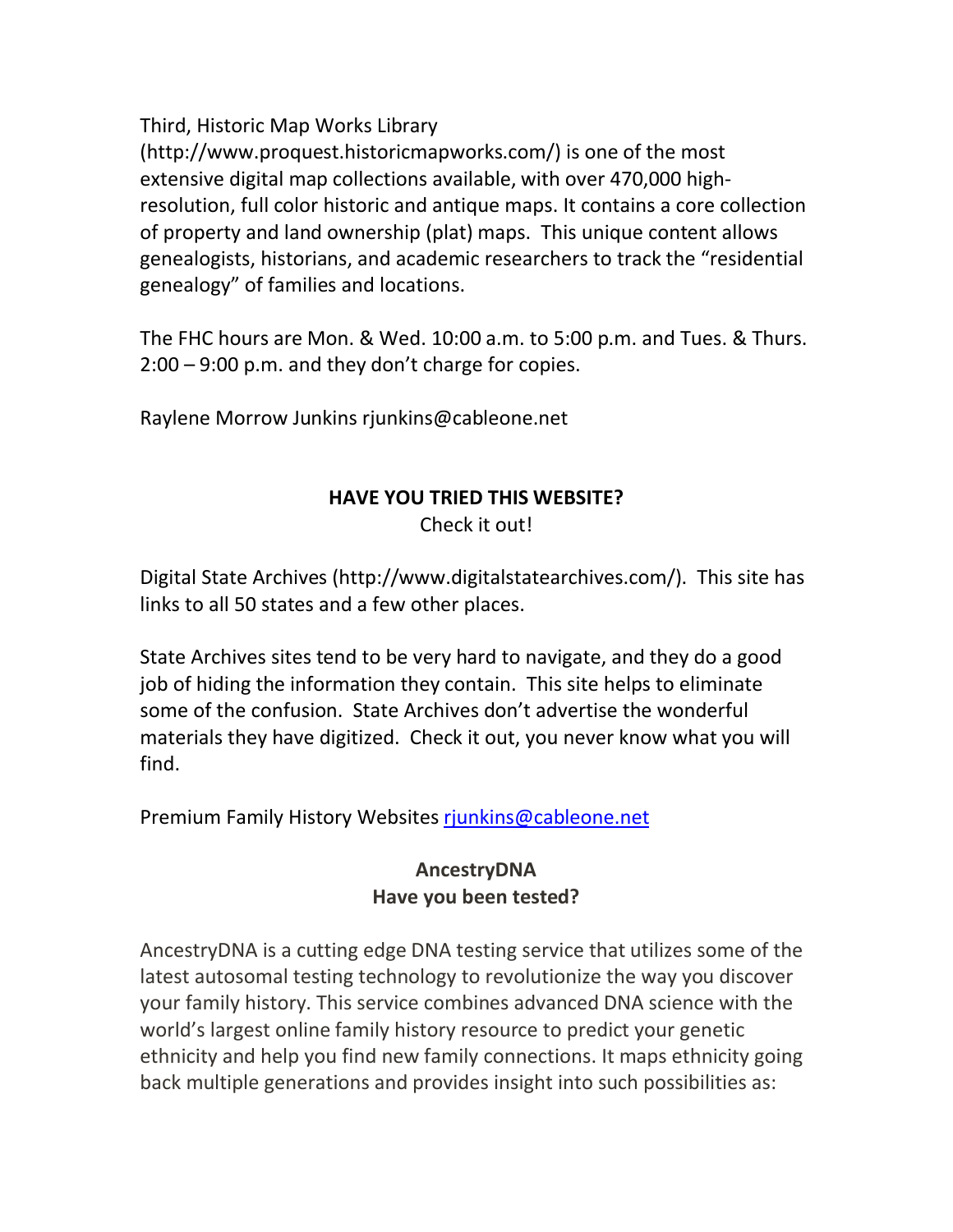what region of Europe are my ancestors from, or am I likely to have East Asian heritage? AncestryDNA can also help identify relationships with unknown relatives through a dynamic list of DNA matches.

Both women and men can use AncestryDNA since they all carry the DNA that is being tested. In fact, men and women are tested in the same way for the same number of markers. Unlike some other DNA tests, which only analyze the Y-chromosome (and can only be taken by a male to look at your direct paternal lineage) or mitochondrial DNA (can be taken by a male or female but only looks at your direct maternal lineage), AncestryDNA looks at a person's entire genome at over 700,000 locations.

The AncestryDNA test uses microarray-based autosomal DNA testing, which surveys a person's entire genome at over 700,000 locations, all with a simple saliva sample. Additionally, the new online interface integrates state-of-the art tools for you to utilize your DNA results for family history research.

Your AncestryDNA results include information about your ethnicity across 26 regions/ethnicities and identifies potential relatives through DNA matching to others who have taken the AncestryDNA test. Your results are a great starting point for more family history research,

AncestryDNA is a simple saliva test you can do in the comfort of your own home. Once you order, you will receive the AncestryDNA kit in the mail in a matter of days. Your AncestryDNA kit includes full instructions, a saliva collection tube, and a pre-paid return mailer (so you don't have additional costs to return your DNA.) After returning your sample by just dropping it in the mail, your DNA is processed at the lab. You then receive an email notifying you that your results are ready to explore on the AncestryDNA website.

Your AncestryDNA test results will normally take about 6-8 weeks to process from the time that the lab receives your DNA sample. Please note that you must also activate your DNA kit online in order to begin processing.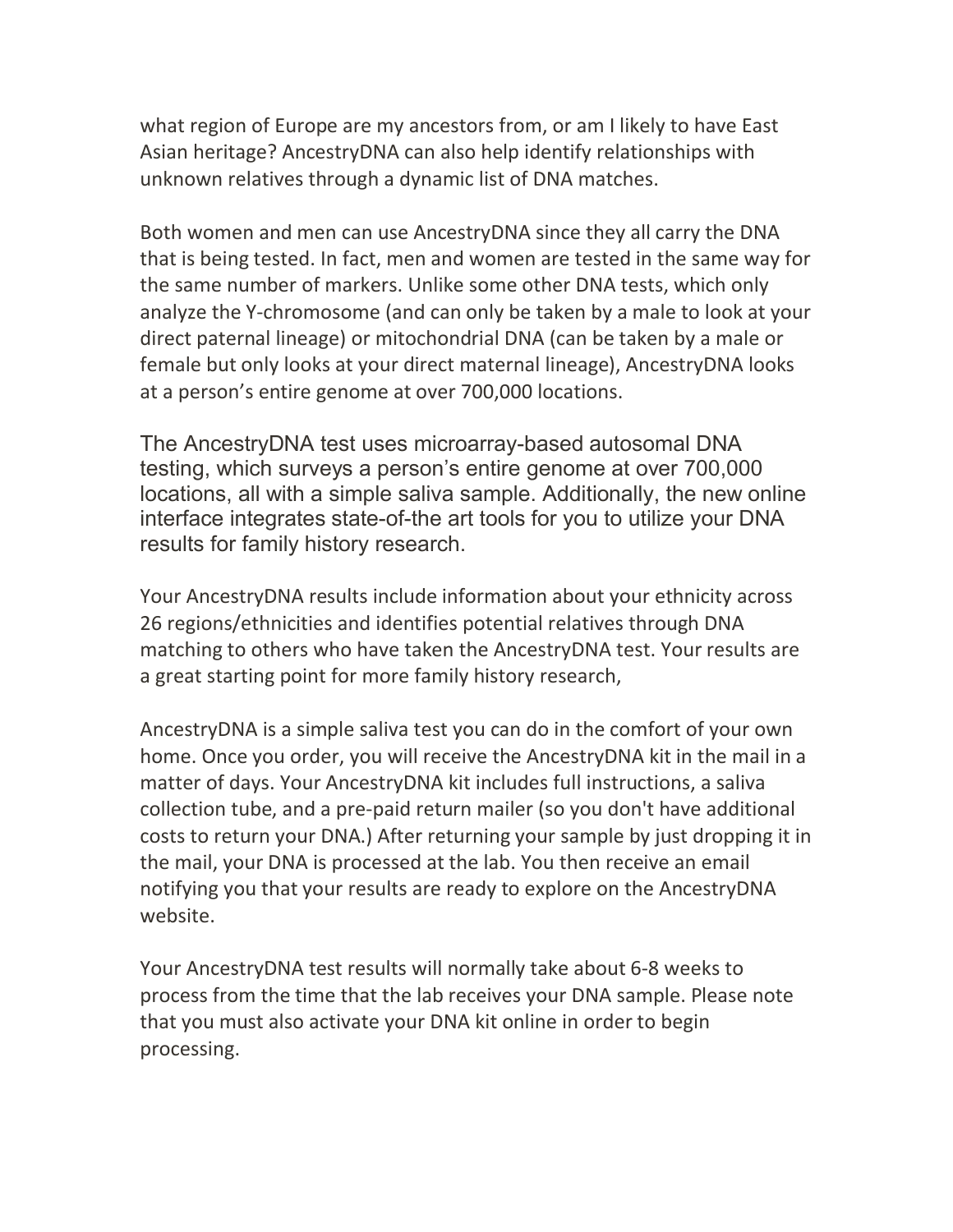When your AncestryDNA results are ready, you will receive an email from AncestryDNA notifying you, with a link to view your results. Your results will also be available online in your password-protected AncestryDNA account.

#### **Discovery Day, September 19, 2015**

Discovery Day under the direction of Kent Evans was a great success with over 160 people attending. The LDS Church provided free lunch for everyone in attendance, delicious subs with lots of meat in them, cookies and fruit. The tables were beautifully decorated and the NAGS freebee table was well received. Our NAGS presenters were Sharon Atkins (Timelines), Raylene Junkins (It's in the Land), Sue Williams (Stories of early Pioneers), Valene Woolridge (the new ancestry.com), and Dick Hiatt (2 talks on using family search).

### **National Archives Virtual Genealogy Fair**

October 21 & 22, 2015

http://www.archives.gov/calendar/genealogy-fair/

Please join the National Archives for the 2015 Virtual Genealogy Fair on October 21 & 22. This will be a live broadcast via YouTube so you can ask our genealogy experts questions at the end of their talks.

#### **Presenters**

Speakers will include genealogy experts from National Archives locations across the nation.

### **Live Lecture Sessions**

Lectures will feature tips and techniques for using Federal records at the National Archives for genealogy research. Lectures are designed for experienced genealogists and novices. Recorded sessions will remain available online after the event.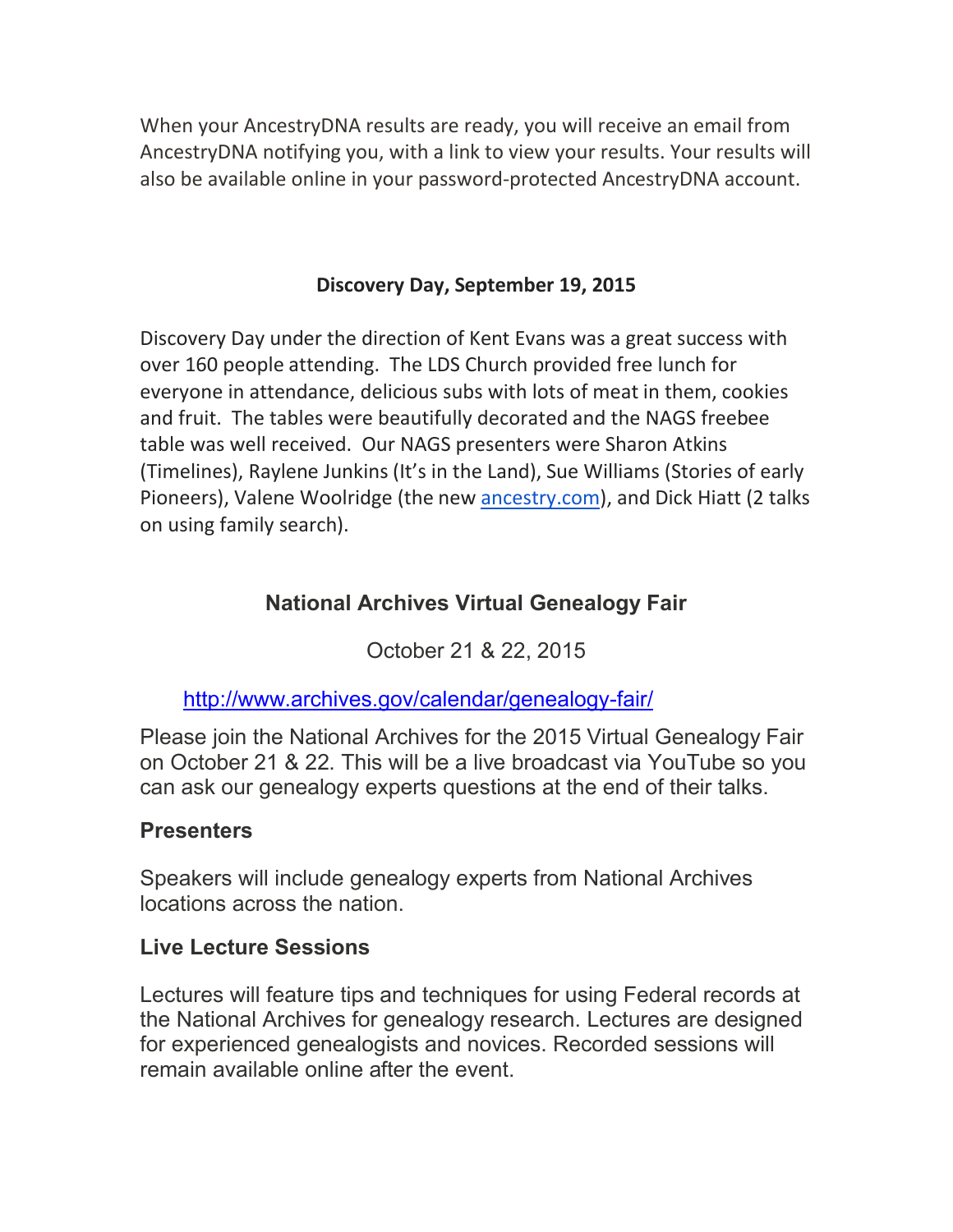## *PRESCOTT PUBLIC LIBRARY VIEWERY*

The Betty Ritter Viewerie at the Prescott Public Library provides multidimensional display areas for museum-quality displays. The viewerie is located on

the main floor near the back doors. There are three exhibits sections approx.

14' long which change monthly. For the month of October, the Northern Arizona Genealogical Society has section "C' of the Viewerie and the exhibit promotes Family History Month. The exhibit was set up by Carol Hubert, Sue Kissel, Carol Tanner, Bill and Sandra Hiatt, Raylene Junkins, and Debra Mathews. Please be sure and stop by the Library and check out the exhibit.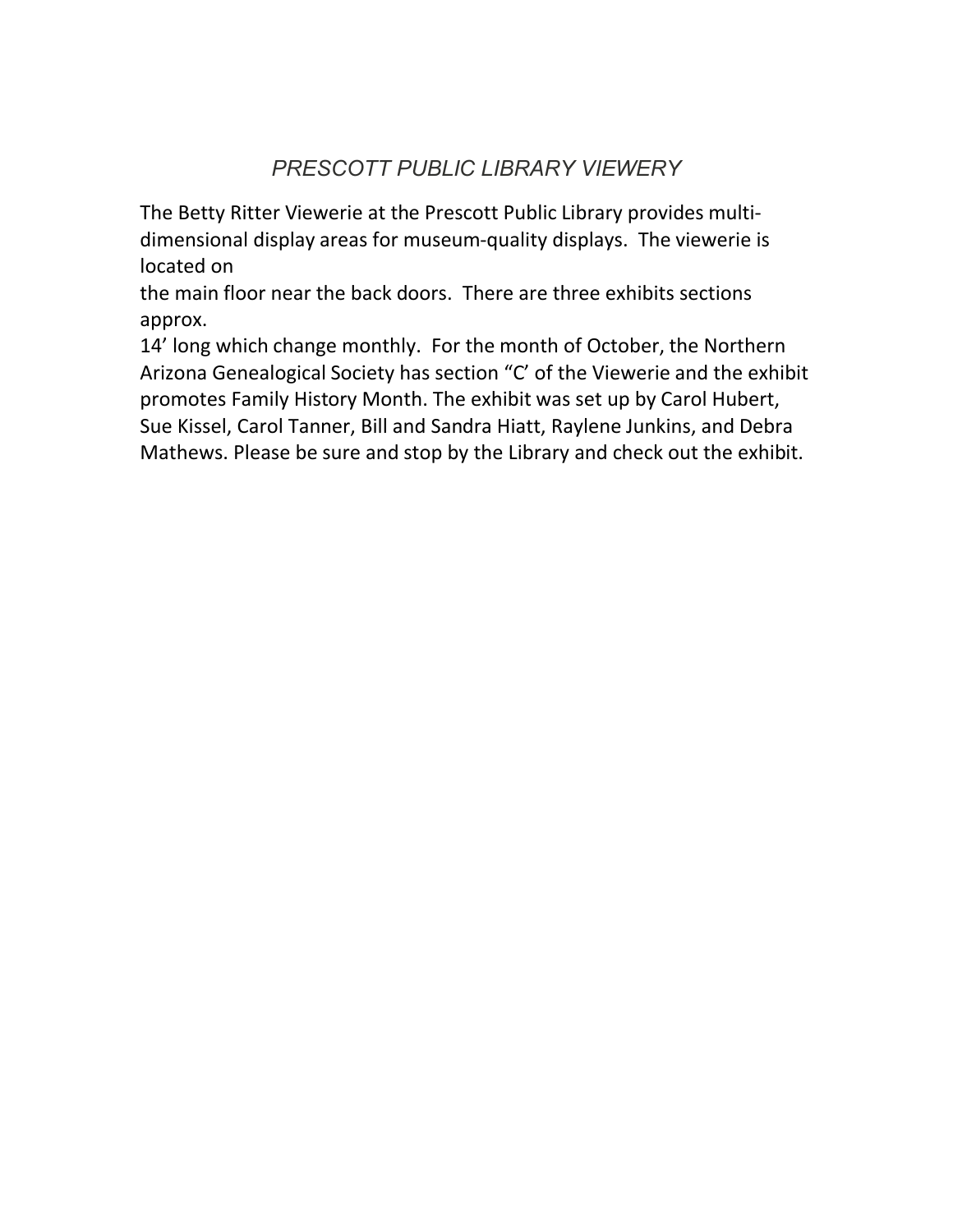